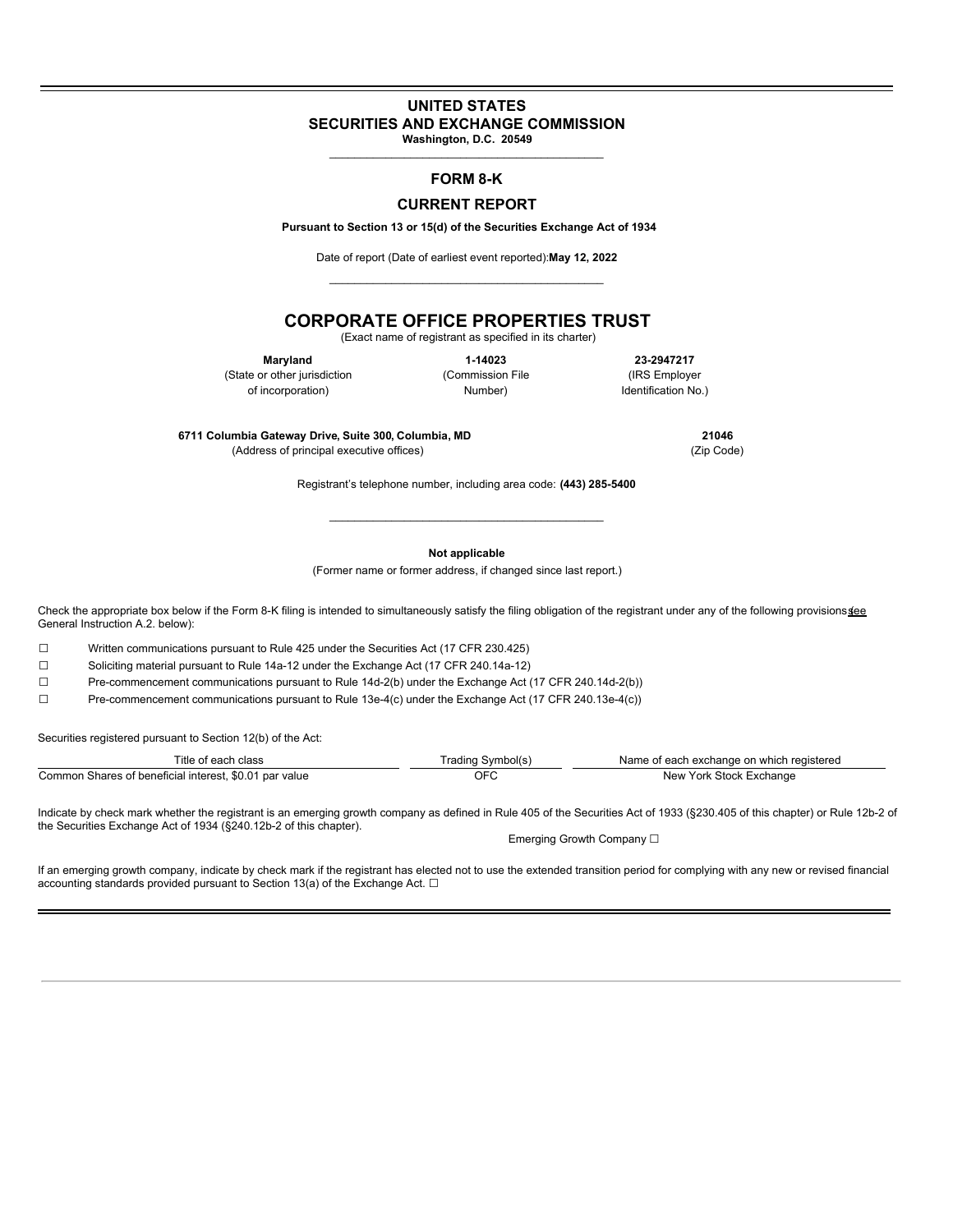#### **Item 5.07. Submission of Matters to a Vote of Security Holders**

On May 12, 2022, Corporate Office Properties Trust (the "Company") held its 2022 Annual Meeting of Shareholders. At such meeting, the shareholders voted on proposals relating to:

- the election of nine trustees, each for a one-year term;
- an advisory vote to approve the compensation of the Company's named executive officers as disclosed in its proxy statement filed on March 31, 2022; and
- the ratification of the appointment of PricewaterhouseCoopers LLP as the Company's independent registered public accounting firm for the current fiscal year.

The voting results at the meeting were as follows:

Proposal 1: Election of Trustees

| Name of Nominee                                                                                                                                              | <b>Shares For</b> | <b>Shares Against</b> | <b>Shares Withheld</b> | <b>Broker Non-Votes</b> |                |                         |
|--------------------------------------------------------------------------------------------------------------------------------------------------------------|-------------------|-----------------------|------------------------|-------------------------|----------------|-------------------------|
| Thomas F. Brady                                                                                                                                              | 98,282,188        | 4,451,880             | 33,465                 | 2,070,090               |                |                         |
| Stephen E. Budorick                                                                                                                                          | 101,004,825       | 1,732,909             | 29,799                 | 2,070,090               |                |                         |
| Robert L. Denton, Sr.                                                                                                                                        | 96,527,942        | 6,049,285             | 190,306                | 2,070,090               |                |                         |
| Philip L. Hawkins                                                                                                                                            | 101,935,688       | 799,145               | 32,700                 | 2,070,090               |                |                         |
| Stephen D. Kesler                                                                                                                                            | 97,478,062        | 5,256,578             | 32,893                 | 2,070,090               |                |                         |
| Letitia A. Long                                                                                                                                              | 100,375,886       | 2,356,914             | 34,733                 | 2,070,090               |                |                         |
| Raymond L. Owens                                                                                                                                             | 102,148,709       | 586,126               | 32,698                 | 2,070,090               |                |                         |
| C. Taylor Pickett                                                                                                                                            | 101,591,928       | 1,145,591             | 30,014                 | 2,070,090               |                |                         |
| Lisa G. Trimberger                                                                                                                                           | 101,259,221       | 1,475,089             | 33,223                 | 2,070,090               |                |                         |
|                                                                                                                                                              |                   |                       | <b>Votes Cast</b>      |                         |                |                         |
|                                                                                                                                                              |                   | For                   | Against                |                         | <b>Abstain</b> | <b>Broker Non-Votes</b> |
| Proposal 2: Advisory Vote to Approve Compensation of<br>Named Executive Officers                                                                             |                   | 100,274,857           |                        | 2,386,994               | 105,682        | 2,070,090               |
|                                                                                                                                                              |                   | <b>Votes Cast</b>     |                        |                         |                |                         |
|                                                                                                                                                              |                   | For                   |                        | Against                 | <b>Abstain</b> | <b>Broker Non-Votes</b> |
| Proposal 3: Ratification of the Appointment of<br>PricewaterhouseCoopers LLP as Independent Registered Public<br>Accounting Firm for the Current Fiscal Year |                   |                       | 100,384,548            | 4,425,157               | 27,918         | N/A                     |
| <b>Financial Statements and Exhibits</b><br>ltem 9.01.                                                                                                       |                   |                       |                        |                         |                |                         |
| $\mathcal{L}(\mathbf{A}) = \mathbf{B} \mathbf{B} + \mathbf{B} \mathbf{A} + \mathbf{B} \mathbf{A}$                                                            |                   |                       |                        |                         |                |                         |

(d) Exhibits.

**Exhibit Number Exhibit Title**

104 Cover Page Interactive Data File (embedded within the Inline XBRL document).